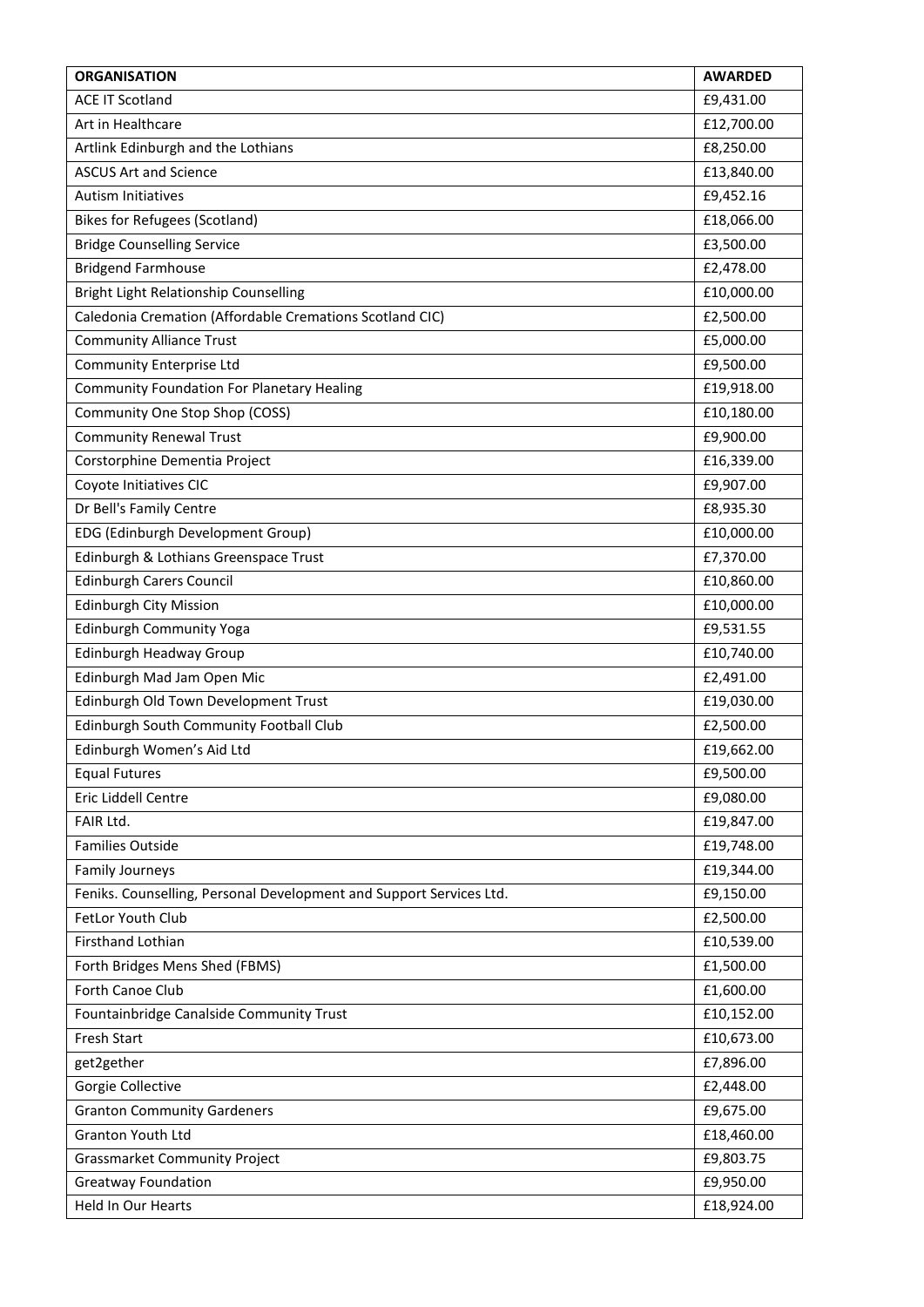| Home-Start Leith & North East Edinburgh                                                                      | £9,881.00  |
|--------------------------------------------------------------------------------------------------------------|------------|
| Inch Park Community Sports Club (IPCSC)                                                                      | £10,000.00 |
| James Carter, application supported by CAPS Independent Advocacy                                             | £1,000.00  |
| <b>Jock Tamson's Gairden</b>                                                                                 | £8,820.00  |
| Kin Collective                                                                                               | £10,000.00 |
| Lead Partner: Big Hearts Community Trust (Partner Organisations: Hibernian Community<br>Foundation and SAMH) | £29,756.00 |
| <b>LEAP Sports Scotland</b>                                                                                  | £9,770.00  |
| Leith Community Growers                                                                                      | £17,341.72 |
| LGBT Healthy Living Centre (known as 'LGBT Health and Wellbeing')                                            | £20,000.00 |
| Libertus Services: LiberArts                                                                                 | £10,000.00 |
| <b>LINKnet Mentoring Limited</b>                                                                             | £10,382.50 |
| Lismore RFC                                                                                                  | £8,350.00  |
| Lothian Bipolar Self-help Group                                                                              | £10,000.00 |
| Lothian Centre for Inclusive Living (LCiL)                                                                   | £16,574.00 |
| <b>Media Education</b>                                                                                       | £19,850.00 |
| Milan Senior Welfare Organisation                                                                            | £20,000.00 |
| Muirhouse Millennium Community Centre - LIFT (Low income families Together)                                  | £18,000.00 |
| Muirhouse Youth Development group (MYDG)                                                                     | £11,800.00 |
| Multiple Sclerosis Therapy Centre Lothian                                                                    | £10,292.32 |
| Mwamba                                                                                                       | £19,456.85 |
| NCT National Childbirth Trust, Edinburgh branch                                                              | £612.00    |
| Networking Key Services (NKS) Limited                                                                        | £10,192.00 |
| Newhaven Heritage Community Garden                                                                           | £2,500.00  |
| One Parent Families Scotland                                                                                 | £10,382.50 |
| Out of the Blue Arts and Education Trust                                                                     | £20,000.00 |
| <b>Oxgangs Walking Group</b>                                                                                 | £1,400.00  |
| People Know How                                                                                              | £20,000.00 |
| Pet and Companion (PEACE)                                                                                    | £9,404.00  |
| Pilmeny Development Project                                                                                  | £27,256.00 |
| Pilton Community Health Project                                                                              | £9,594.60  |
| Pilton Community Health Project                                                                              | £9,336.00  |
| Pilton Equalities Project                                                                                    | £19,219.00 |
| <b>Polish Family Support Centre</b>                                                                          | £14,304.00 |
| Positive Help                                                                                                | £10,843.00 |
| Prestonfield & District Neighbourhood Workers Project                                                        | £7,352.00  |
| Projekt 42                                                                                                   | £19,798.00 |
| Queensferry Churches' Care in the Community (QCCC)                                                           | £5,830.38  |
| Re-Act: Refugee Action Scotland                                                                              | £3,939.00  |
| Rowan Alba                                                                                                   | £10,540.00 |
| Saheliya                                                                                                     | £10,000.00 |
| Salvesen Mindroom Centre                                                                                     | £12,950.00 |
| Sandy's Community Centre                                                                                     | £15,762.00 |
| Shakti Women's Aid                                                                                           | £18,491.00 |
| <b>Shared Parenting Scotland</b>                                                                             | £8,300.00  |
| SHE SCOTLAND CIC                                                                                             | £17,380.00 |
| Sikh Sanjog                                                                                                  | £18,704.64 |
| Skate of Mind Cic                                                                                            | £11,400.00 |
| <b>Street Fit Scotland</b>                                                                                   | £8,490.00  |
| <b>Tailor Ed Foundation</b>                                                                                  | £10,000.00 |